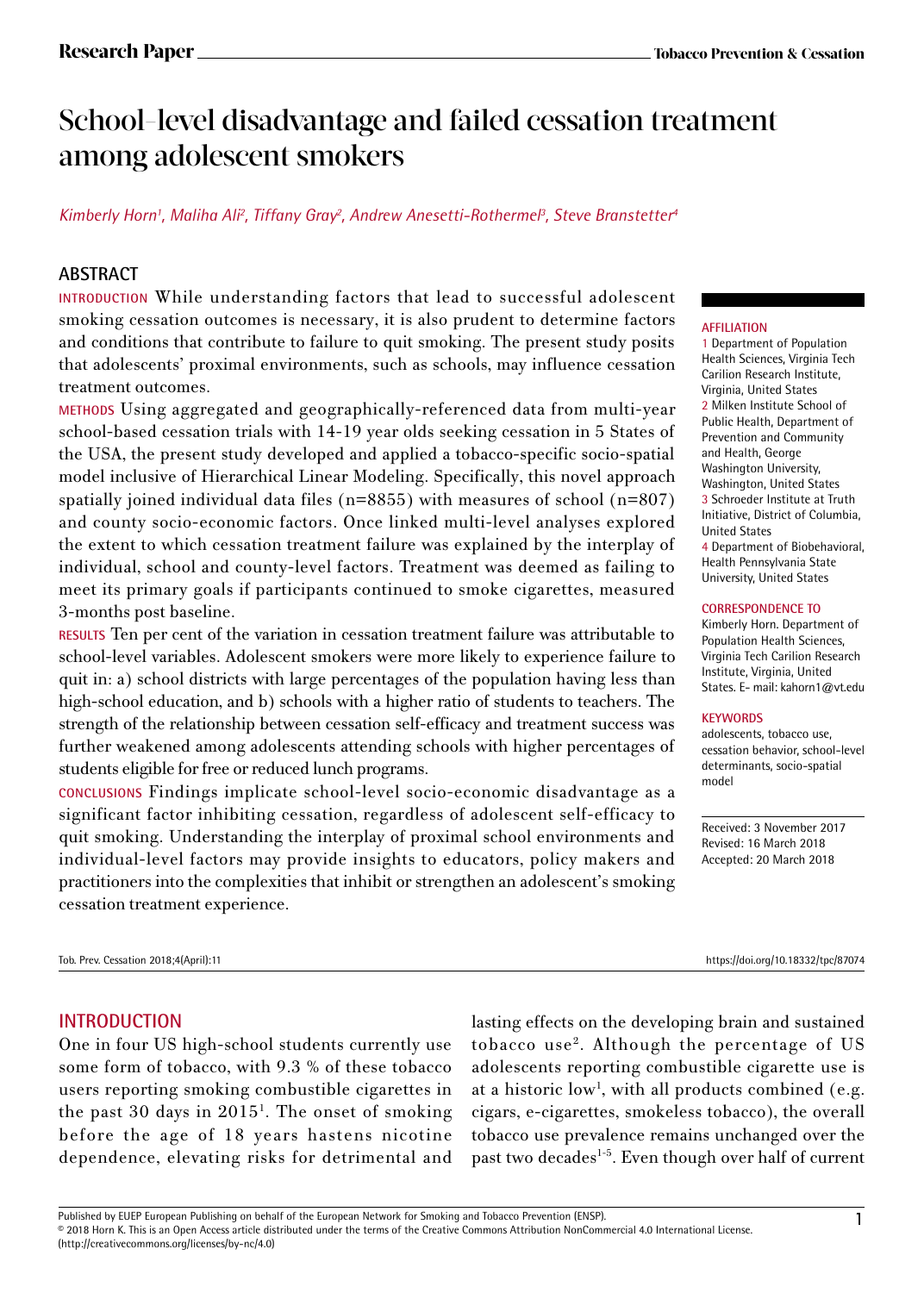adolescent smokers express a desire to quit, most who seek cessation treatment face numerous challenges and ultimately fail<sup>6-8</sup>.

Despite considerable research on predictors of adolescent tobacco cessation, tobacco control experts continue to grapple with low cessation rates. Youth tobacco cessation rates range between 7-12 %<sup>9,10</sup>. Adolescent cessation studies conventionally de-emphasize failed treatment rates among cessation seekers, favoring instead to report the predictors of successful cessation outcomes or not reporting outcomes other than complete abstinence. Given the typical focus on individual-level data, underscoring failed outcomes may be perceived as pointing to something innately wrong or lacking with the individual adolescent's capacity to quit. An alternative and novel view, as proposed in this study, is the examination of 'failure' not as failure of the individual adolescent but a failure of the treatment and the treatment environment to meet individual needs or risks. Moreover, while the understanding of individual-level factors related to both successful and failed treatment is important, examination of the interplay of factors beyond the individual that affect treatment outcomes is critical. It is plausible, for instance, that socio-economic factors or a combination of factors, including the occupations, education levels, income and wealth within localities proximal to adolescents may partially explain tobacco use. Research increasingly demonstrates that tobacco use is influenced by a myriad of socio-environmental factors. For instance, studies show notable variation of smoking prevalence rates across schools, regardless of individual-level factors $11-13$ , suggesting direct pathways between schools and adolescent tobacco use, tobacco attitudes, and motivation to quit tobacco14-16. School-level determinants are known to explain between 4% to 40% of the variation in smoking, across both middle and high-school aged students<sup>11</sup>. Many studies also demonstrate that smoking in adulthood is influenced by childhood socio-economic disadvantage<sup>17-19</sup>.

Acknowledging tobacco control as a complex and dynamic system, there have been numerous calls, from policy makers and the research community, to consider a systems perspective that expounds the complex socio-environmental influences of tobacco use<sup>20,21</sup>. Behavioral theories, such as Bronfenbrenner's

Ecological Systems theory<sup>22</sup>, emphasize the role of socio-environmental factors beyond the individual that influence health behaviors. Tobacco users are influenced not only by demographic, biological and psychological factors, but also by external forces such as governments, industries and social environments, including schools, neighborhoods and workplaces. Forces within these environments<sup>5,20</sup> may influence tobacco use behaviors through macro-scaled strategies, including State tobacco control funding or taxation, tobacco industry marketing, and State or county clean-indoor air regulations<sup>3,23-28</sup>. While conceptual thinking touts the benefits of multilevel synergistic tobacco control initiatives, practical implementation has been slow, in part because the requisite research has not been conducted. The lack of empirical literature describing the application of comprehensive models that capture and account for multi-level influences has impeded real-world application and results. While there is some research showing that adult smoking cessation treatment can be moderated by these strategies $29$ , the field knows very little about the relative contribution of these factors on adolescent tobacco cessation. To bridge this literature gap, the present article describes an innovative socio-spatial approach to measure and explain the multi-level socio-environmental influences on adolescent tobacco cessation. By exploring the contributions of socio-environmental risk among adolescents who experience failed treatment it is possible to glean guidance in reducing cessation program failure, especially for adolescents who generally need it the most.

The study goal was to explain how person- and place-based social factors can influence smoking cessation outcomes among adolescents enrolled in a cessation treatment program spanning over a decade in many States. The present research adapted a multilevel socio-ecological model (Figure 1) to examine more specifically the influence of school-level socio-environmental factors, including school-level demographics and economics, on adolescent smoking cessation failure20. Analyses also examined the extent to which the school environment moderated the relationship between individual-level predictors (e.g. cessation self-efficacy and number of cigarettes per day) and cessation failure. Secondary data capitalized on various existing sources, including a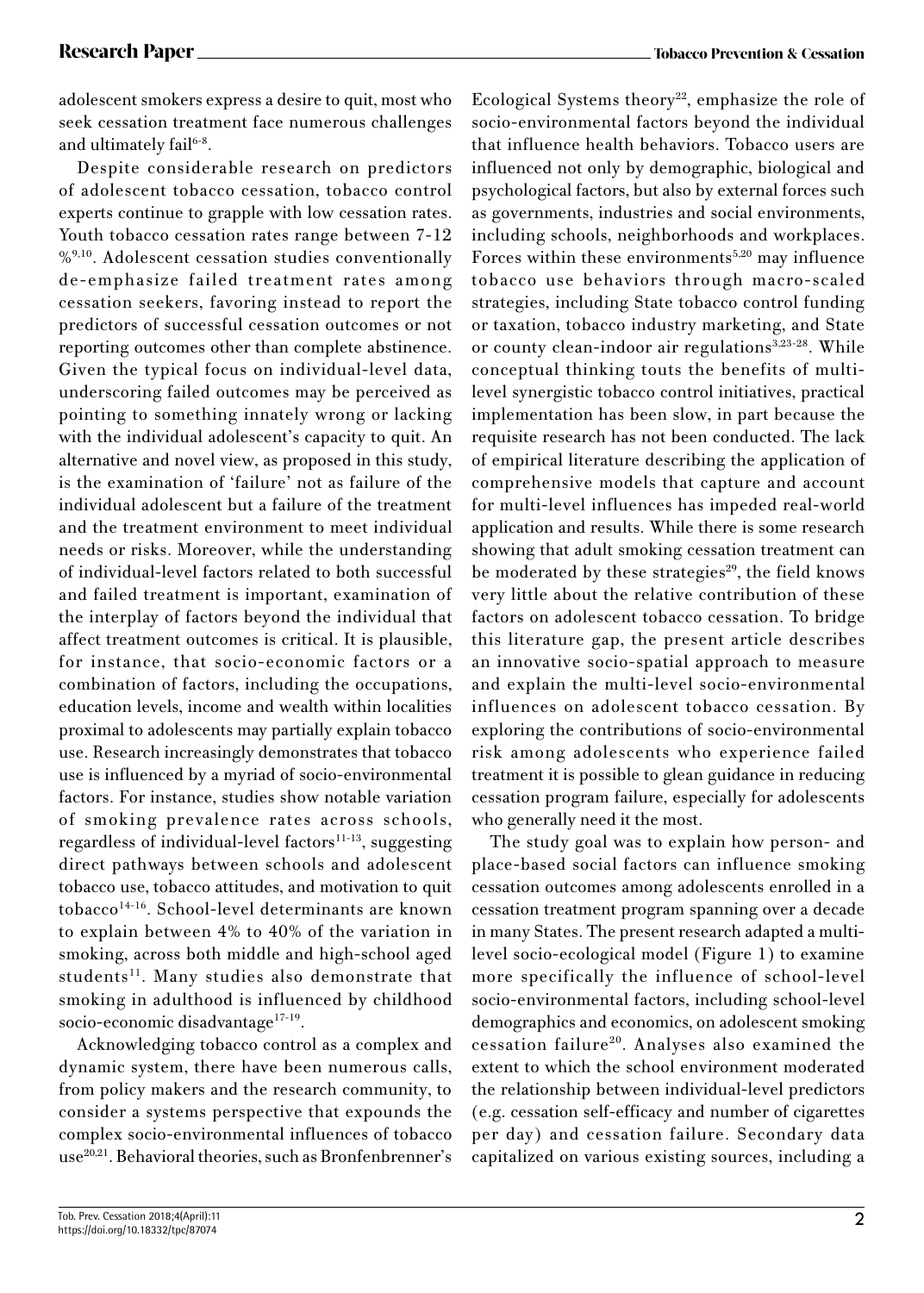### Figure 1. Multi-level model of treatment failure



longitudinal-data set obtained from studies of a national school-based adolescent smoking cessation program (American Lung Association's Not-On-Tobacco,  $N-O-T$ <sup>30-33</sup>. The environment of focus is the school, as N-O-T delivery historically occurs in schools. Schools are well established important settings for health promotion, including smoking cessation and offering a sustained and effective avenue for reaching the adolescent population.

## **METHODS**

### **Data sources**

By linking individual data to geo-referenced schoollevel data, researchers established a tobacco-specific socio-spatial evaluation allowing active consideration of space, place, personal and social indicators on smoking cessation. For the present research aim, two levels of data were used to fulfil our evaluation: *individual-level* data (Level 1) from adolescent cigarette smokers, and *school-level* data (Level 2) linked to those individuals through geo-referenced codes. Data on individual-level adolescent smokers (N=8855) came from de-identified aggregated original sources from 28 separate evaluation trials<sup>31</sup> from 5 States spanning 1997-2012. Table 1 summarizes the variables in the individual-level and school-level data. Enrolled adolescents sought treatment voluntarily and were enrolled in either brief or intensive treatments (i.e. 10-15 minute one-time advice to quit vs N-O-T), both treatments had the goal of smoking cessation. In all trials, participants were current smokers (≥1 cigarettes per day or CPD, in past 30 days) and between 14-19 years old. Similar methodology was used across studies including design, instrumentation, recruitment,

| <b>LEVEL 1</b>                              | <b>RESPONSE OPTIONS</b>                                                                                                                                                         |
|---------------------------------------------|---------------------------------------------------------------------------------------------------------------------------------------------------------------------------------|
| Demographics                                |                                                                                                                                                                                 |
| Age                                         | Ages: 14-19                                                                                                                                                                     |
| Grade                                       | Grades: 7-12                                                                                                                                                                    |
| Race/Ethnicity                              | White; African American; American Indian; Asian American; Hispanic; Native Hawaiian; Other/Multi-<br>racial                                                                     |
| Gender                                      | Male; Female                                                                                                                                                                    |
| Cessation self-efficacy                     |                                                                                                                                                                                 |
| Motivation to quit                          | None; Low; Medium; High; Very High                                                                                                                                              |
| Confidence in quitting                      | None; Low; Medium; High; Very High                                                                                                                                              |
| Intervention readiness                      |                                                                                                                                                                                 |
| Stage of change                             | Do not plan to quit in next 6 months; Plan to quit in next 6 months; Plan to quit in next 30 days; Made<br>a serious quit attempt in past 6 months; Quit less than 6 months ago |
| <b>Smoking behavior</b>                     |                                                                                                                                                                                 |
| Cigarettes per day (CPD)                    | Minimum (1); Maximum (90)                                                                                                                                                       |
| Time to first cigarette (TTFC)              | <30 minutes; >30 minutes                                                                                                                                                        |
| Nicotine dependence composite<br>(CPD+TTFC) | Minimum (2); Maximum (92)                                                                                                                                                       |
| Treatment failure                           | Yes (Not present at follow up or did not quit); No                                                                                                                              |
| LEVEL <sub>2</sub>                          |                                                                                                                                                                                 |
| School demographics                         |                                                                                                                                                                                 |
| Number of full time teachers                | Numeric Variable                                                                                                                                                                |
|                                             | Continued                                                                                                                                                                       |

### Table 1. Key study variables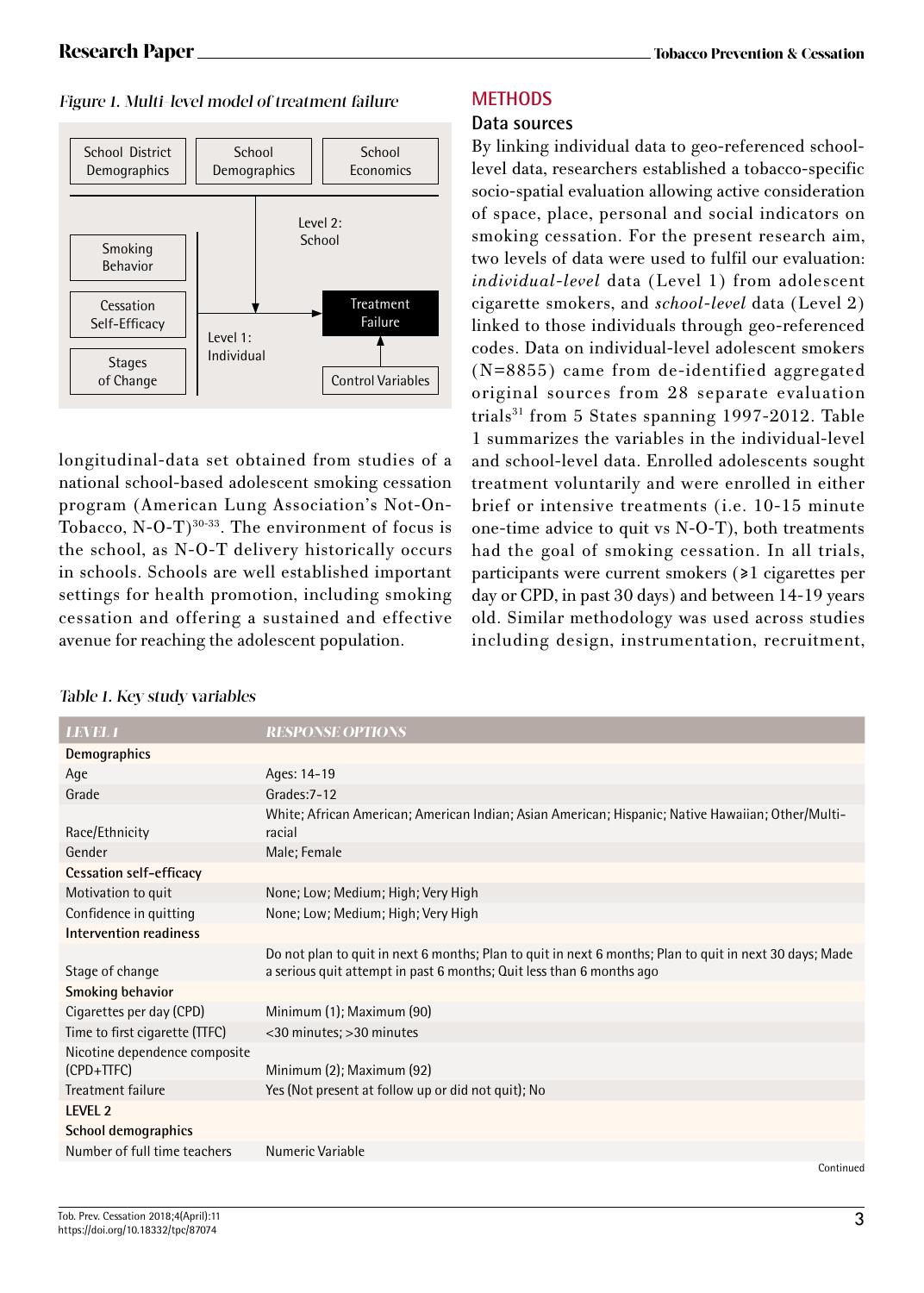### Table 1. Continued

| <b>LEVEL 1</b>                                           | <b>RESPONSE OPTIONS</b>                                                                                                                        |
|----------------------------------------------------------|------------------------------------------------------------------------------------------------------------------------------------------------|
| Student-teacher ratio                                    | Ratio                                                                                                                                          |
| Total student enrollment                                 | Numeric Variable                                                                                                                               |
| Enrollment by gender                                     | Male; Female                                                                                                                                   |
| Enrollment by race/ethnicity                             | White; African American; American Indian; Asian American; Hispanic; Native Hawaiian; Other/Multi-<br>racial                                    |
| School location                                          | City; Suburban; Rural; Town                                                                                                                    |
| School district demographics                             |                                                                                                                                                |
| Race                                                     | White; African American; American Indian; Asian American; Hispanic; Native Hawaiian; Other/Multi-<br>racial                                    |
| Education                                                | Less than high school; High-school graduate; Some college; Bachelor's degree; Master's degree;<br>Professional school degree; Doctorate degree |
| Employment                                               | Not in labor force; In labor force: civilian, employed; In labor force: civilian unemployed; In labor force:<br>armed forces                   |
| Poverty status (derived from<br>median household income) | At or above poverty level; Living in poverty                                                                                                   |
| <b>School economics</b>                                  |                                                                                                                                                |
| Teachers employed                                        | Number of full time teachers; Student/faculty ratio                                                                                            |
| Type of school                                           | Regular; Alternative; Vocational                                                                                                               |
| Title I                                                  | Yes; No                                                                                                                                        |
| Lunch eligibility                                        | Free lunch program; Reduced lunch program                                                                                                      |
|                                                          |                                                                                                                                                |

and data collection procedures. Refer to previously published trials for details<sup>31,34,35</sup>. The present study received Institutional Review Board (IRB) approval for exemption (45 CFR 46.101, b. 1).

It is important to point out that while the individual level cessation trials had an initial goal to evaluate the efficacy of the N-O-T program, the present investigation sought to understand treatment failure among cessation seeking adolescents, regardless of treatment type. Thus, treatment conditions are not compared in the present investigation. However, statistical analyses controlled for treatment group to account for a known source of variation in outcomes in all models. For the present investigation, treatment failure is operationally defined as *not achieving*  the primary goal of smoking cessation among all participants, measured 3-months post baseline.

School-level data were associated with the schools that participated in the adolescent smoking cessation trials in five States: FL, NC, WV, WI and NJ. Each school was uniquely geo-referenced by postal ZIP code, a National Center for Education Statistics-Identification Number (NCES-ID), and a Federal Information Processing Standard code (FIPS). The NCES, a part of the US Department of Education, is charged with collecting, collating and analyzing data on the education systems and schools. The NCES maintains a publicly available database of school and school-district data. The study used the NCES-ID to gather school-specific data including enrollment, number of full-time teachers, student-teacher ratio, and students eligible for free or reduced lunch from the NCES database. FIPS codes provided access to the publicly available US Census Bureau database to gather school-district level data for each school, including education level of individuals within the district, employment levels, and percentage of the district population living in poverty. A separate database was constructed containing all school-level data. The final step was to form a relational sociospatial database that connected all separate databases: 1) *individual-level* data containing information on each participant in the adolescent smoking cessation trials—this database included the geo-referenced code indicating the participant's school where the cessation program was conducted; and 2) *school-level* data containing both NCES and US Census Bureau information.

## **Measures**

*Outcome variables Treatment failure.* Using the intent-to-treat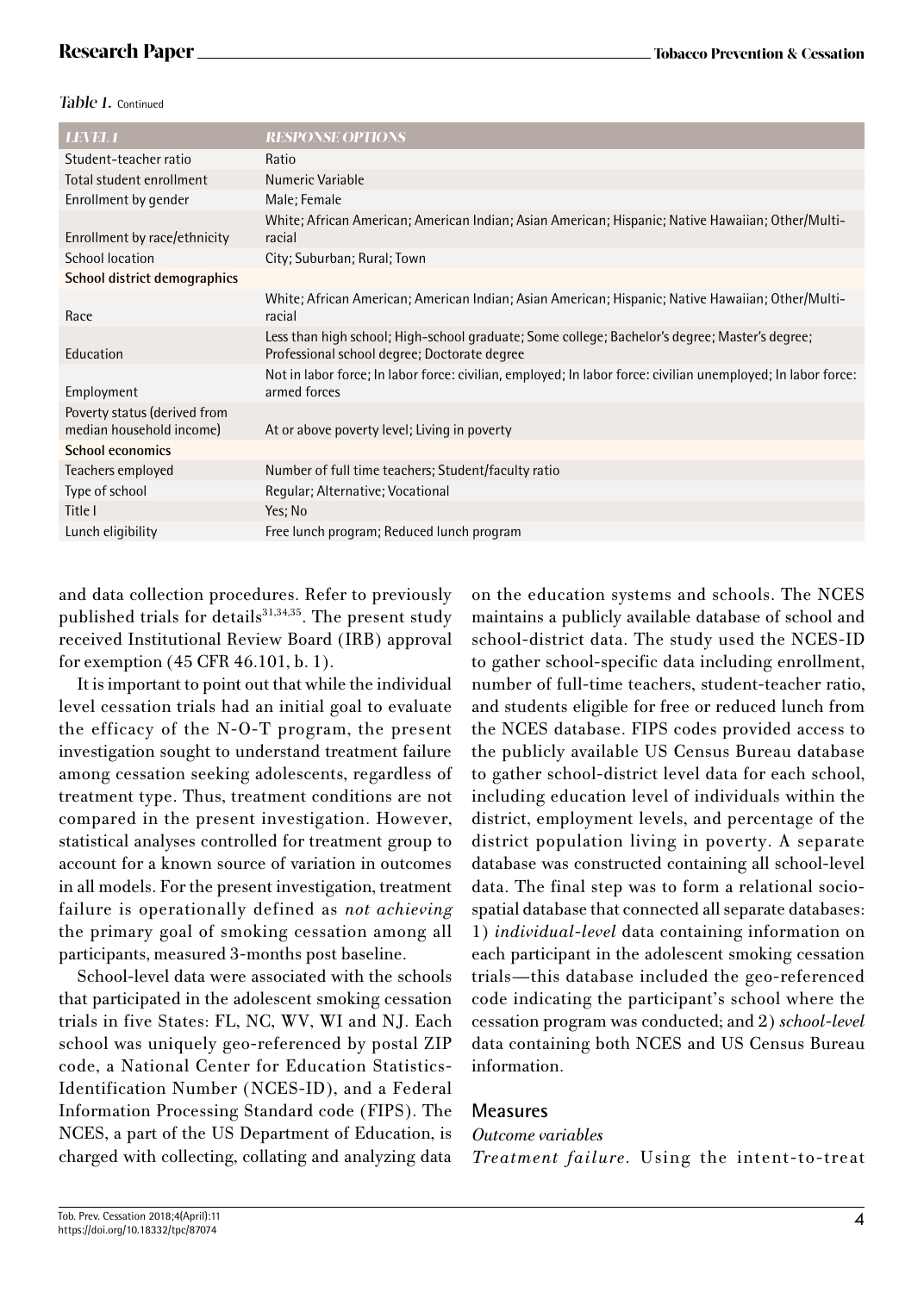**Research Paper Tobacco Prevention & Cessation**

(ITT) sample, participants were considered to have experienced failure to quit if they reported continuing smoking or were not available for followup at 3-months post baseline. Conservatively, analysis assumed that unavailable participants continued to smoke, accounting for 27% of the treatment failure sample<sup>34,36</sup>. The study uniquely applied 'treatment failure', unlike the majority of tobacco cessation studies that commonly focus on quit rates $9,37-39$ . Such an approach was intended to uncover important previously unknown information on the reasons why cessation treatments failed with adolescents who are regarded most at risk.

## **Predictor variables**

The study included predictor variables that are well established in previous trials of the team and in other existing tobacco control literature<sup>34,35</sup>. Specifically, the model included factors associated with adolescent tobacco use, based on *individual-level* (Level-1) variables and *school-level* (Level-2) variables that convey information typically used to characterize  $school$  environments<sup>1,11,14-16,35,40-42</sup>.

## *Individual-level variables*

Individual-level variables included basic demographic information (e.g. age, gender, race/ ethnicity), nicotine dependence, cessation selfefficacy, stages of change, and type of treatment program10,37,38,41-50. Nicotine dependence was constructed using a composite of smoking involvement and nicotine addiction by combining two variables that showed high collinearity: 1) Cigarettes per day (CPD), and 2) Time to first cigarette (TTFC). These two items accounted for the majority of variance in the Fagerström Test for Nicotine Dependence (FTND)<sup>51</sup>. CPD has traditionally been used as an indicator of smoking involvement and exposure (e.g. pack-years). TTFC has been shown to be highly related to: nicotine dependence, exposure to nicotine and carcinogens in both adolescent daily and non-daily smokers, and cessation outcomes among adolescents<sup>36,52-54</sup> (Table 1).

## *School-level variables*

Items selected for the school domain related to school location, school size, school-district size and demographics, and school economic status as derived from the NCES database<sup>55-58</sup> (Table 1). Specifically, *school demographics* included locale, through school name and ZIP code, and was broadly classified as: a) city, b) rural, c) suburban, or d) town; while school size included: a) number of fulltime teachers, b) student-teacher ratio, and c) total number of students. *School district demographics*  included: a) percentage of school district population with no high-school diploma, b) percentage of school district population unemployed, and c) percentage of school district population at or below the poverty level. Finally, *school economic status* included: a) percentage of school eligible for free lunch, and b) percentage of school eligible for reduced lunch.

## **Analysis**

Data within the newly formed socio-spatial database were linked for analyses using the HLM7 software, matching individual- and school-level data on the school identifying codes (i.e. NCES-ID and FIPS)59. Hierarchical Linear Modeling (HLM) analyses were conducted to determine the effect of school-level factors on individual-level cessation treatment outcomes (i.e. failed treatment vs treatment success). Because the outcome variable was dichotomous, Bernoulli models for bivariate outcomes were used. The purpose of these analyses was two-fold: 1) to examine the relationship between an adolescent's individual risks and cessation treatment failure, while controlling for other variables associated with cessation outcomes (e.g. age, race, gender, treatment group [intensive versus brief]), and 2) to determine if the Level-1 relationships were affected by school-level variables, as shown in Figure 1.

The initial step tested an unconstrained (i.e. null) model to confirm that the variability in the outcome of cessation failure was significantly different from zero. Next, a random intercepts model examined the relationships between the Level-1 predictor/control variables and the outcome. Based on the results of the random intercept model, the model removed any Level-1 predictor/control variables that were not significantly related to the outcome from subsequent analyses. Next, a means-as-outcomes model examined how Level-2 variables predicted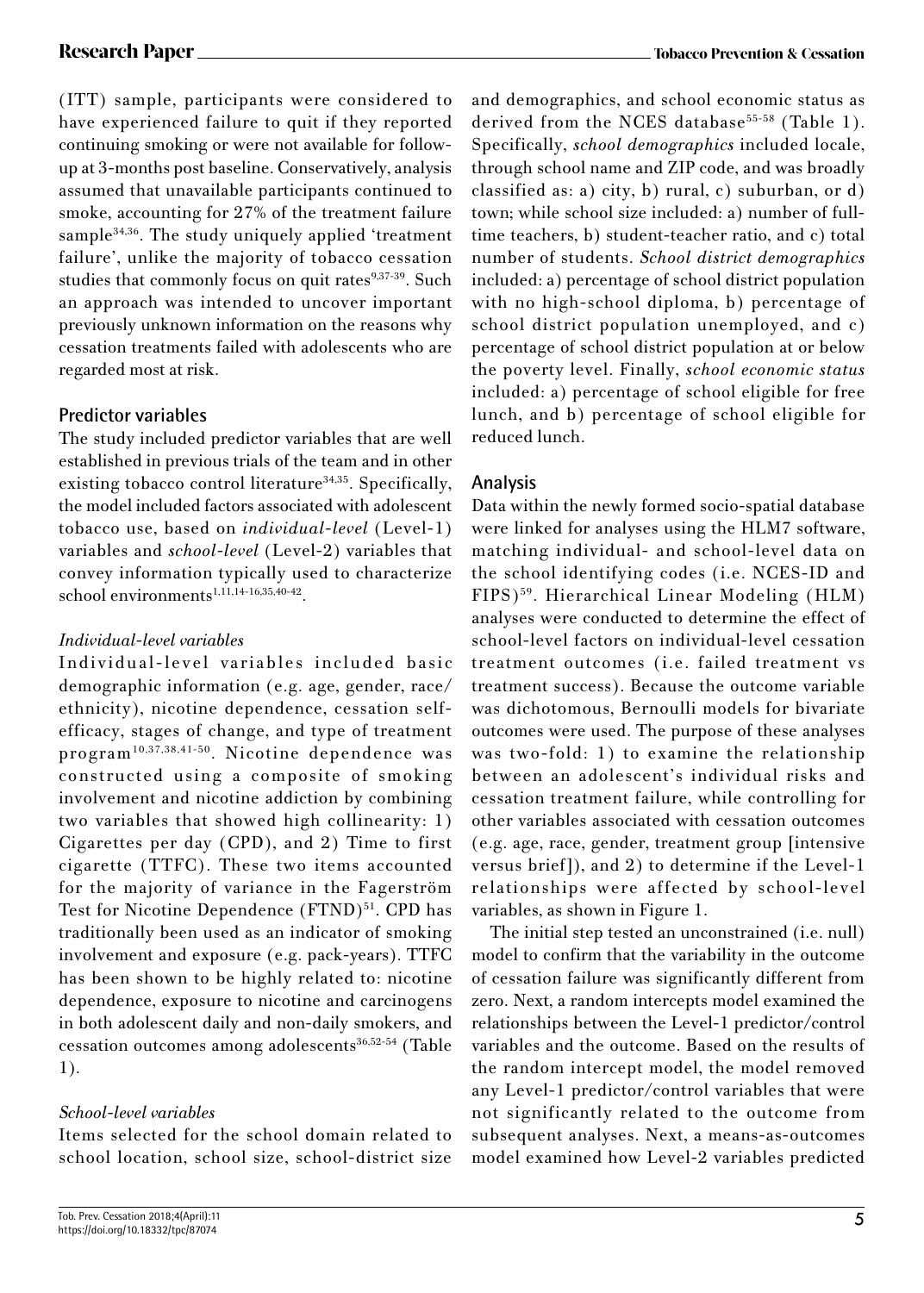the Level-1 outcome (with no Level-1 predictor/ control variables in the models). Finally, a random intercepts and slopes model explored interactions between the Level-1 and Level-2 variables. All analyses were conducted using HLM7 statistical software<sup>59</sup>.

## **RESULTS**

Adolescent smokers seeking school-based cessation treatment provided the Level-1 data. Participants were moderately addicted daily smokers (M=12.1 CPD for weekdays, SD=11.1; M=18.2 CPD for weekends, SD=13.7). Refer to Table 2 for detailed characteristics among adolescents who experienced successful (21.3%) versus failed treatment (78.7%). Cessation intervention was offered in 807 schools from 5 States over 12 years (1997-2009), serving as the source of the Level-2 data. A total of 346 schools were located in Florida, 11 in North Carolina, 105 in New Jersey, 194 in Wisconsin and 151 in West Virginia. The schools were identified as being located in a city  $(n=144)$ , rural area  $(n=187)$ , suburban area (n=268) or a town (n=108). Refer to Table 3 for additional school characteristics.

Results showed significant variance in the cessation treatment failure variable by Level-2 group [χ2 (259)=430.0, p<0.001] (Table 4). The interclass correlation (ICC) determined what part of the variance in cessation outcome was attributable to the individual-level (Level-1) and which part was attributable to the group-level (Level-2). The ICC was 0.102, suggesting that 10% of the variation in cessation treatment failure occurred at the school-level and 90% of the variation occurred at the individual-level or elsewhere. Subsequent models were conducted to examine which variables contributed to the explained variance at each level. Given variance at both the individual- and schoollevels, the random intercepts model then entered several Level-1 predictor/control variables into the Level-1 model predicting treatment failure. The initial model included the following: 1) age, 2) gender, 3) nicotine dependence (CPD+TTFC), 4) treatment type assignment, and 5) cessation selfefficacy. Based on the initial model run, age and gender were removed as they were non-significant predictors of the outcome. The final random

Table 2. Participant sample characteristics

|                                | <b>Treatment</b><br><b>Success</b><br>$21.3\%$<br>$(n=1884)$ |                | <b>Treatment</b><br><b>Failure</b><br>78.7%<br>6971)<br>$(n-$ |                  |
|--------------------------------|--------------------------------------------------------------|----------------|---------------------------------------------------------------|------------------|
| <b>LEVEL 1 VARIABLES</b>       | $\frac{0}{2}$                                                | $\mathbf{m}$   | $\frac{0}{2}$                                                 | $\mathbf{m}$     |
| <b>DEMOGRAPHICS</b><br>Age*    |                                                              |                |                                                               |                  |
| 11                             | 0.2                                                          | 3              | 0                                                             | 0                |
| 12                             | 0.6                                                          | 511            | 0.4                                                           | 27               |
| 13                             | 2.5                                                          | 43             | 1.7                                                           | 107              |
| 14                             | 11.1                                                         | 193            | 8.6                                                           | 550              |
| 15                             | 25.2                                                         | 437            | 23.0                                                          | 1474             |
| 16                             | 29.7                                                         | 515            | 29.1                                                          | 1859             |
| 17                             | 21.2                                                         | 368            | 25.8                                                          | 1652             |
| 18                             | 8.1                                                          | 141            | 10.4                                                          | 665              |
| 19                             | 1.2                                                          | 21             | 1.0                                                           | 62               |
| Gender                         |                                                              |                |                                                               |                  |
| Female                         | 56.1                                                         | 1054           | 56.3                                                          | 3916             |
| Male                           | 43.9                                                         | 826            | 43.7                                                          | 3038             |
| Grade*                         |                                                              |                |                                                               |                  |
| 6                              | 0.4                                                          | 7              | 0.2                                                           | 11               |
| 7                              | 1.5                                                          | 24             | 0.9                                                           | 49               |
| 8                              | 3.7                                                          | 59             | 2.1                                                           | 120              |
| 9                              | 26.4                                                         | 418            | 22.9                                                          | 1320             |
| 10                             | 29.0                                                         | 460            | 27.2                                                          | 1566             |
| 11                             | 24.4                                                         | 387            | 27.4                                                          | 1577             |
| 12                             | 14.6                                                         | 231            | 19.4                                                          | 1120             |
| Race*                          |                                                              |                |                                                               |                  |
| White                          | 72.3                                                         | 1216           | 79.5                                                          | 4946             |
| African American               | 5.7                                                          | 96             | 2.9                                                           | 178              |
| American Indian                | 1.7                                                          | 28             | 1.4                                                           | 88               |
| Asian American                 | 1.2                                                          | 20             | 1.5                                                           | 95               |
| Hispanic                       | 13.7                                                         | 230            | 9.3                                                           | 576              |
| Native Hawaiian                | 0.1                                                          | 1              | 0.4                                                           | 26               |
| <b>Other</b>                   | 5.3                                                          | 90             | 4.9                                                           | 306              |
| Bi-racial                      | 0.1                                                          | $\overline{2}$ | 0.1                                                           | 7                |
| <b>CESSATION SELF-EFFICACY</b> |                                                              |                |                                                               |                  |
| Motivation to quit*            |                                                              |                |                                                               |                  |
| None                           | 3.5                                                          | 21             | 6.5                                                           | 181              |
| Low                            | 13.3                                                         | 79             | 20.2                                                          | 565              |
| Medium                         | 39.6                                                         | 235            | 45.3                                                          | 1264             |
| High                           | 29.6                                                         | 176            | 21.4                                                          | 598              |
| Very high                      | 14.0                                                         | 83             | 6.5                                                           | 182              |
| Confidence to quit*            |                                                              |                |                                                               |                  |
| None                           | 4.2                                                          | 24             | 6.7                                                           | 177              |
| Low                            | 19.6                                                         | 111            | 26.6                                                          | 702              |
| Medium                         | 40.5                                                         | 229            | 43.5                                                          | 1146             |
| High                           | 21.2                                                         | 120            | 16.8                                                          | 443              |
| Very high                      | 14.5                                                         | 82             | 6.4                                                           | 168              |
| Stages of change*              |                                                              |                |                                                               |                  |
| Do not plan to quit smoking in |                                                              |                |                                                               |                  |
| next 6 months                  | 7.9                                                          | 50             | 17.3                                                          | 555<br>Continued |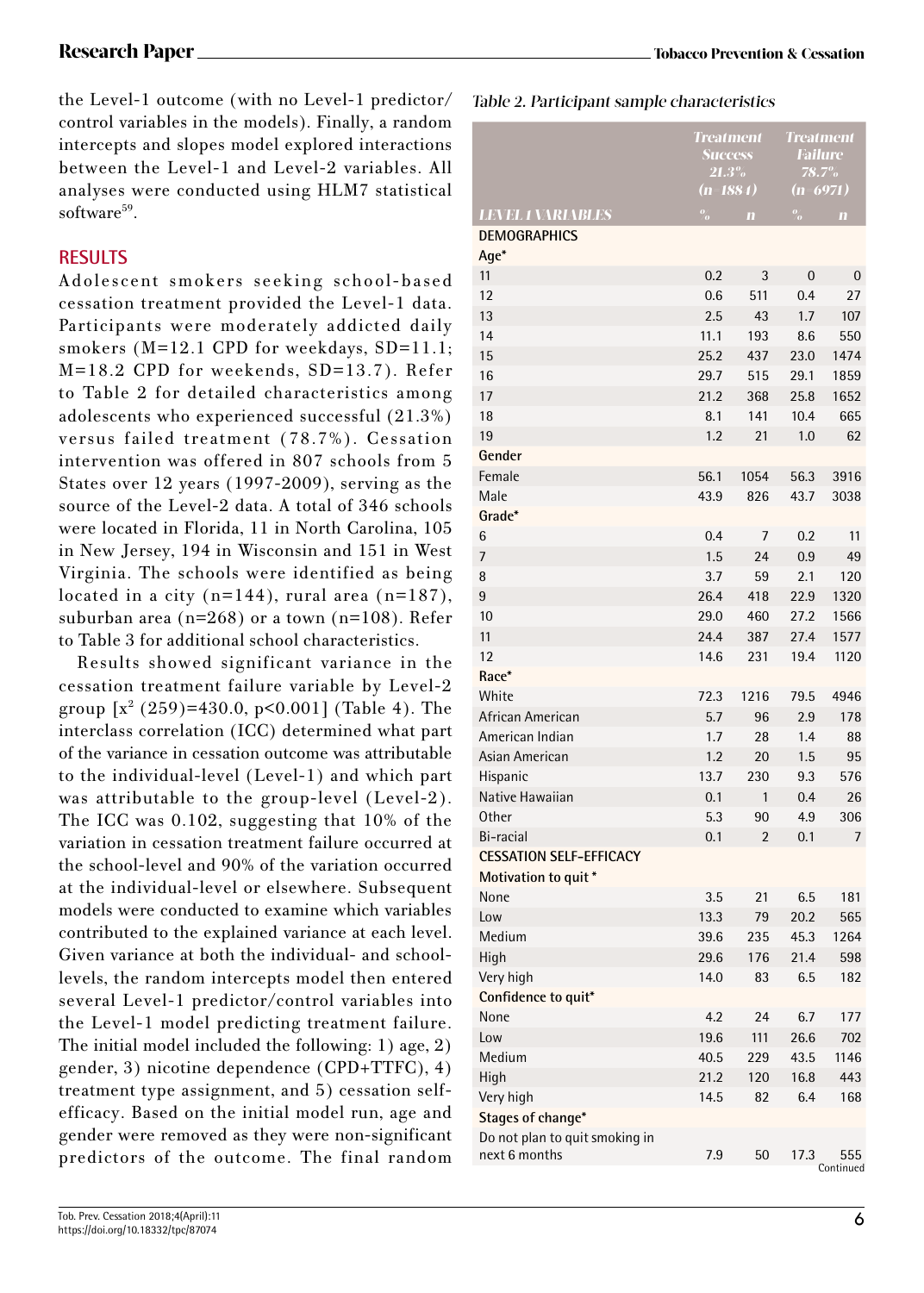#### Table 2. Continued

|                                                                                                                                                       | <b>Treatment</b><br><b>Success</b><br>$21.3\%$<br>$(n=1884)$ |              | <b>Treatment</b><br><b>Failure</b><br>$78.7\%$<br>$(n=6971)$ |                         |
|-------------------------------------------------------------------------------------------------------------------------------------------------------|--------------------------------------------------------------|--------------|--------------------------------------------------------------|-------------------------|
| <b>LEVEL 1 VARIABLES</b>                                                                                                                              | $\%$                                                         | $\mathbf{m}$ | $\%$                                                         | $\overline{\mathbf{m}}$ |
| Plan to quit smoking in the next<br>6 months                                                                                                          | 40.9                                                         | 259          | 45.1                                                         | 1447                    |
| Plan to quit in the next 30 days                                                                                                                      | 30.0                                                         | 190          | 20.1                                                         | 643                     |
| Made a serious attempt in past 6<br>months                                                                                                            | 14.7                                                         | 93           | 13.5                                                         | 432                     |
| Quit less than 6 months ago                                                                                                                           | 6.5                                                          | 41           | 4.0                                                          | 128                     |
| <b>SMOKING BEHAVIOR</b>                                                                                                                               |                                                              |              |                                                              |                         |
|                                                                                                                                                       | Mean                                                         | SD           | Mean                                                         | SD                      |
| <b>Nicotine Dependence Composite</b><br>(TTFC + CPD) Baseline<br>$\sim$ 0.000 $\sim$ 0.000 $\sim$ 0.000 $\sim$ 0.000 $\sim$ 0.000 $\sim$ 0.000 $\sim$ | 24.44                                                        | 19           | 29.97                                                        | 17                      |

\*Chi-squared test significant at p<0.001.

### Table 3. School characteristics

| <b>LEVEL 2 VARIABLES</b>                             | City<br>$N = 144$ | Rural<br>$N = 187$ | Suburb<br>$N=268$ | Town<br>N=108 |  |
|------------------------------------------------------|-------------------|--------------------|-------------------|---------------|--|
| School demographics/economics                        |                   |                    |                   |               |  |
| Full time teachers+                                  | 77 (37)           | 59 (36)            | 90(36)            | 52 (22)       |  |
| Student-teacher ratio+                               | 17<br>(3.27)      | 15<br>(3.23)       | 17(7.2)           | 16(2.4)       |  |
| Total student enrolled+                              | 1339<br>(716)     | 962<br>(715)       | 1593<br>(780)     | 848<br>(394)  |  |
| Free lunch eligible                                  | 40%               | 34%                | 35%               | 34%           |  |
| Reduced lunch eligible                               | 7%                | 70/0               | 70/0              | 70/0          |  |
| School district demographics                         |                   |                    |                   |               |  |
| Per cent of population<br>without high-school        |                   |                    |                   |               |  |
| diploma                                              | 11.51%            | 15.57%             | 12.44%            | 16%           |  |
| Per cent of population<br>unemployed                 | 5.8%              | 5%                 | 6.4%              | $5\%$         |  |
| Per cent of population<br>living below poverty level | 20%               | 22%                | 18%               | 24%           |  |
|                                                      |                   |                    |                   |               |  |

+ Values are Mean (SD)

### Table 4. Predictors of cessation self-efficacy and treatment failure by level

|                                                                                                            | G       | <b>SE</b> | D       |  |  |  |
|------------------------------------------------------------------------------------------------------------|---------|-----------|---------|--|--|--|
| Level 1 Variables predicting treatment failure                                                             |         |           |         |  |  |  |
| <b>Treatment</b>                                                                                           | $-0.41$ | 0.10      | <0.001  |  |  |  |
| Nicotine dependence                                                                                        | 0.02    | 0.01      | 0.01    |  |  |  |
| Cessation self-efficacy                                                                                    | $-0.40$ | 0.10      | < 0.001 |  |  |  |
| Level 2 Variables predicting treatment failure                                                             |         |           |         |  |  |  |
| Less than high-school diploma                                                                              | 0.001   | 0.003     | 0.02    |  |  |  |
| Student teacher ratio                                                                                      | 0.003   | 0.001     | 0.008   |  |  |  |
| Random slopes/intercept models of Level-2 interactions on<br>cessation self-efficacy and treatment failure |         |           |         |  |  |  |
| Free lunch eligible                                                                                        | 0.01    | 0.001     | 0.001   |  |  |  |
| Reduced lunch eligible                                                                                     | 0.01    | 0.0001    | 0.008   |  |  |  |
|                                                                                                            |         |           |         |  |  |  |

intercepts model suggested that treatment type (β=-0.41, SE=0.10, p<0.001), nicotine dependence ( $\beta$ =0.02, SE=0.01, p=0.01) and cessation selfefficacy ( $\beta$ =-0.4, SE=0.10, p<0.001) all predicted cessation failure. Specifically, as demonstrated previously $60,61$ , intensive treatment (i.e. N-O-T) and greater cessation self-efficacy predicted a higher likelihood of treatment success, while nicotine dependence predicted a greater likelihood of treatment failure.

Next, the impact of several Level-2 predictors on cessation failure was examined. These models did not include the Level-1 predictors of outcomes (treatment group, nicotine dependence, or cessation self-efficacy). Level-2 model variables included: 1) percentage of school district population with no high-school diploma, 2) percentage of school district population unemployed, 3) percentage of school district population at or below the poverty level, 4) number of full-time teachers, 5) studentteacher ratio, 6) total number of students, 7) percentage of school eligible for free lunch, 8) percentage of school eligible for reduced lunch, and 9) school locale. Results demonstrate that the percentage of school-district population with less than a high-school diploma ( $\beta$ =0.01, SE=0.003, p=0.02) and the student-teacher ratio ( $β=0.003$ , SE=0.001, p=0.008) predict cessation failure. Participants in schools in districts with lower rates of residents receiving high-school diplomas and in schools with a high ratio of students to teachers were more likely to experience higher cessation failure rates.

Finally, a random slopes and intercepts model was conducted to examine how Level-2 variables interact with the Level-1 relationship between predictor/controls and cessation treatment failure. Both free lunch eligible  $(\beta=0.01, SE=0.001,$  $p=0.001$ ) and reduced lunch eligible ( $\beta=0.01$ ,  $SE=0.0001$ ,  $p=0.008$ ) interacted with the relationship between cessation self-efficacy and treatment failure (Table 4). Specifically, individuals from schools with higher percentages of free and reduced lunch eligible students were more likely to experience failed treatment regardless of their level of cessation self-efficacy. There were no other significant interactions between Level-2 and Level-1 variables.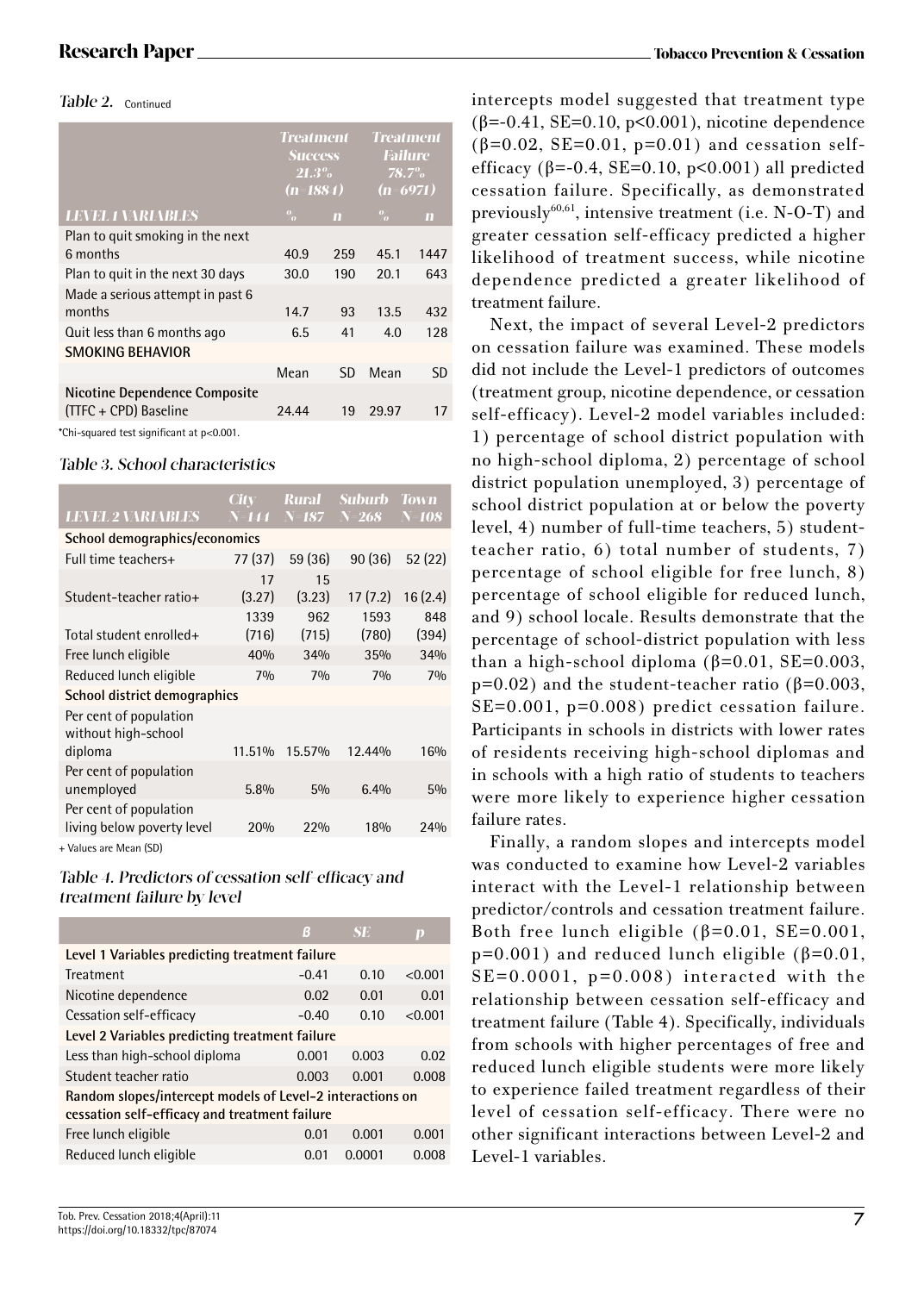## **DISCUSSION**

While findings showed a higher than average percent of adolescents quit (21.3%), most did not report success. The present study found a significant (10%) proportion of the variance in cessation outcomes was attributable to the specific conditions of the school environment, regardless of an individual adolescent's cessation self-efficacy. Treatment-seeking adolescent smokers in school districts with a large percentage of the population having less than a high-school education were more likely to experience failed treatment. The same was true for adolescents from schools with a higher ratio of students to teachers. Finally, the strength of the relationship between adolescent smokers' propensity to quit and treatment success was weakened among individuals attending schools with higher percentages of students eligible for free or reduced lunch programs. Free or reduced price lunch eligibility corresponds to US Federal poverty levels, and as such is highly associated with disadvantage.

Taken together, these findings reflect conditions that are well-established indicators of schools that are underfunded and affected by socio-economic disadvantage62. Results are especially meaningful in light of the fact that adolescent smoking is more prevalent in areas of low socio-economic status $63,64$ . Greater treatment failure in individuals that have high needs for tobacco cessation underscores the importance of policy and programmatic scrutiny. The novel finding is not that adolescents in resourcelimited school districts are at increased risk of failure but that the likelihood is high despite their individual motivations to quit. This is supported by other research showing that lower SES leads to the development of lower self-efficacy and a lower propensity to quit smoking<sup>65</sup>. Similarly, measures of disadvantage account for nearly one-third of the class differential in smoking<sup>66</sup>. The findings suggest that adolescent-focused smoking cessation policies should consider the importance of social and economic context in quitting smoking. Past research would predict that given two adolescents with an identical motivation to quit smoking in a cessation program, the adolescent with the greater belief in his or her ability to quit smoking (i.e. higher cessation self-efficacy) would be more likely to succeed with quitting smoking67. Our findings suggest that it is not

that simple and that even with high motivation there is a heightened need for cessation programs to shield individual self-efficacy by buffering adolescents from the proximal effects of school- or area-level socioeconomic disadvantage.

Some of the study's identified school-related factors and conditions are more malleable than others, with implications for policy makers, principals, teachers or other practitioners who implement school-based tobacco cessation programming. A high student-teacher ratio, as was found in the present study, is often an indicator of proportionately underfunded schools or school districts<sup>58,68</sup>. Demonstrating the impact of schoollevel socio-economic disadvantage on tobacco cessation programming provides evidence for policy makers to advocate for increased funding in affected school districts, particularly those experiencing a disproportionate burden of tobaccorelated health disparities. High teacher workloads may also suggest the need to establish programs to enhance student-teacher relationships as a means to improve student health. Studies show that low-income students who have strong teacherstudent relationships have higher academic achievement<sup>69,70</sup>. Similarly, cessation programming in underfunded schools may need to supplement programs with tailored or 'wrap-around' services such as special advisors, adult or peer mentors, or other assigned resources to foster positive relationships among adolescents who enroll in cessation programs. These types of relationships could also have bearing on self-efficacy of disadvantaged students.

Adolescents who attend schools within socioeconomically disadvantaged districts are likely to be among adults with less than a high-school education. Evidence suggests that these adolescents in turn may have high exposure to peer and family smoking, and may see tobacco modeled as a means for coping with economic or financial stress<sup>71</sup>. Therefore, cessation programming may be supplemented with life skills content and coping techniques to buffer the influence of life stressors on adolescent substance abuse $^{72}$ .

A few limitations should be considered when interpreting the findings. Important individual risk factors for continued tobacco use, such as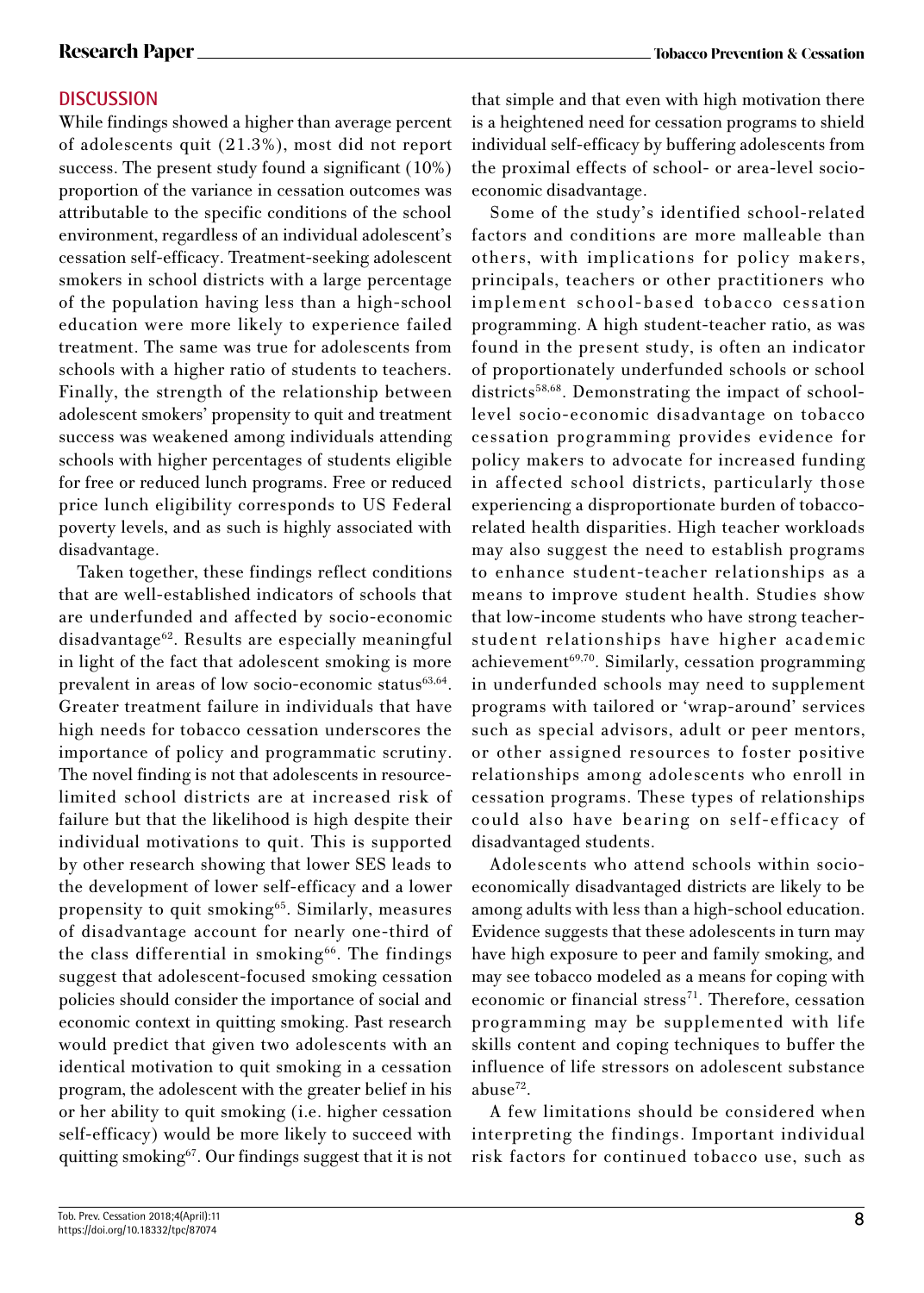stress and depression, were not measured in this study. Other potentially important individual- and school-level factors, such as student achievement and school activities, also were not captured. Peer level influence was not included due to a lack of data. It is also noteworthy that the menu of tobacco products available today, including electronic cigarettes, were not available or widely used in the US during the course of the original studies. These and other possible risk factors and confounding variables not measured or accounted for in this study warrant caution when generalizing the findings across US adolescents. Further study with the inclusion of additional factors not measured in this study may lead to more or less variance in cessation outcomes explained by the school environment or higher State-level influences. The 10% variance found in the present study is conservative.

Analyses assumed that adolescents who did not attend the 3-month follow-up continued to smoke. The study did not acknowledge reduction as a positive outcome. While we assert the importance of cigarette reduction as an outcome in real-world implementation, this study was explicitly interested in pinpointing reasons for cessation treatment failure. Moreover, because reasons for participant attrition at follow-up (i.e. missing data) were unknown, the analyses applied the most conservative ITT approach by assuming continued smoking. This approach was also consistent with the study goal to explore failed cessation.

A final caution is the periodic collection of census data at 5-year intervals. This approach dictated that the study use census data closest in time to the years in which the trials were conducted. This may seem like an inexact estimation, but the pooled 5-year sample size provides the most reliable estimate for small populations/geographic areas, such as school districts and ZIP codes<sup>73</sup>. Moreover, despite having data over an extended period of time for temporal estimation, the design remains cross-sectional, and thereby findings shouldn't be used to draw causal conclusions.

## **CONCLUSIONS**

Other studies<sup>9,11,14,74</sup> have investigated the role of the school environment on individual adolescent smoking prevalence but have not pinpointed the predictive contribution of school-district economic disadvantage on an individual's ability to quit smoking. The current study suggests that specific place-based factors, such as school-level socio-economic disadvantage, may reduce the benefits of tobacco cessation interventions, despite an adolescent's high level of self-efficacy to quit. Importantly, this finding may be applicable to other school-based wellness programs (e.g. obesity, substance abuse, physical inactivity). To that end, adolescent smoking cessation programming, particularly when schoolbased, may: a) consider how to buffer the schoollevel factors that place adolescents at higher risk of failed cessation treatment, and b) be required in greater concentration in locations of socio-economic disadvantage.

Data should not be interpreted to mean that students in poor school districts are doomed to cessation failure. Rather, it draws attention to opportunities to minimize these proximal effects on individual cessation outcomes through tailoring of cessation programs to be cognizant and responsive to these factors.

In summary, the study shed light on the impact that a change in one socio-ecological level can have on a level nested within it. A sociospatial model helped to identify not only the various interactions that occurred at the schoollevel domain but more precisely what specific factors were the greatest contributors. While 10% may seem small, it represents a part of the environmental landscape that may be modified to improve cessation outcomes. *Imagine the improvements in cessation treatment programming if research could likewise uncover or explain the specific contributing domains and factors within those domains for the remaining 90%.* Such a vision of tobacco control allows for an active and predictive consideration of multi-level contextual influences on tobacco use related to space and place. It is through this type of approach that we may achieve evidence for the most effective mix of policy, program and economic factors that support or impede tobacco control initiatives. Practitioners and policy makers alike may consider this evidence as supporting the need for policy and practice that are conscious of 'synchronous'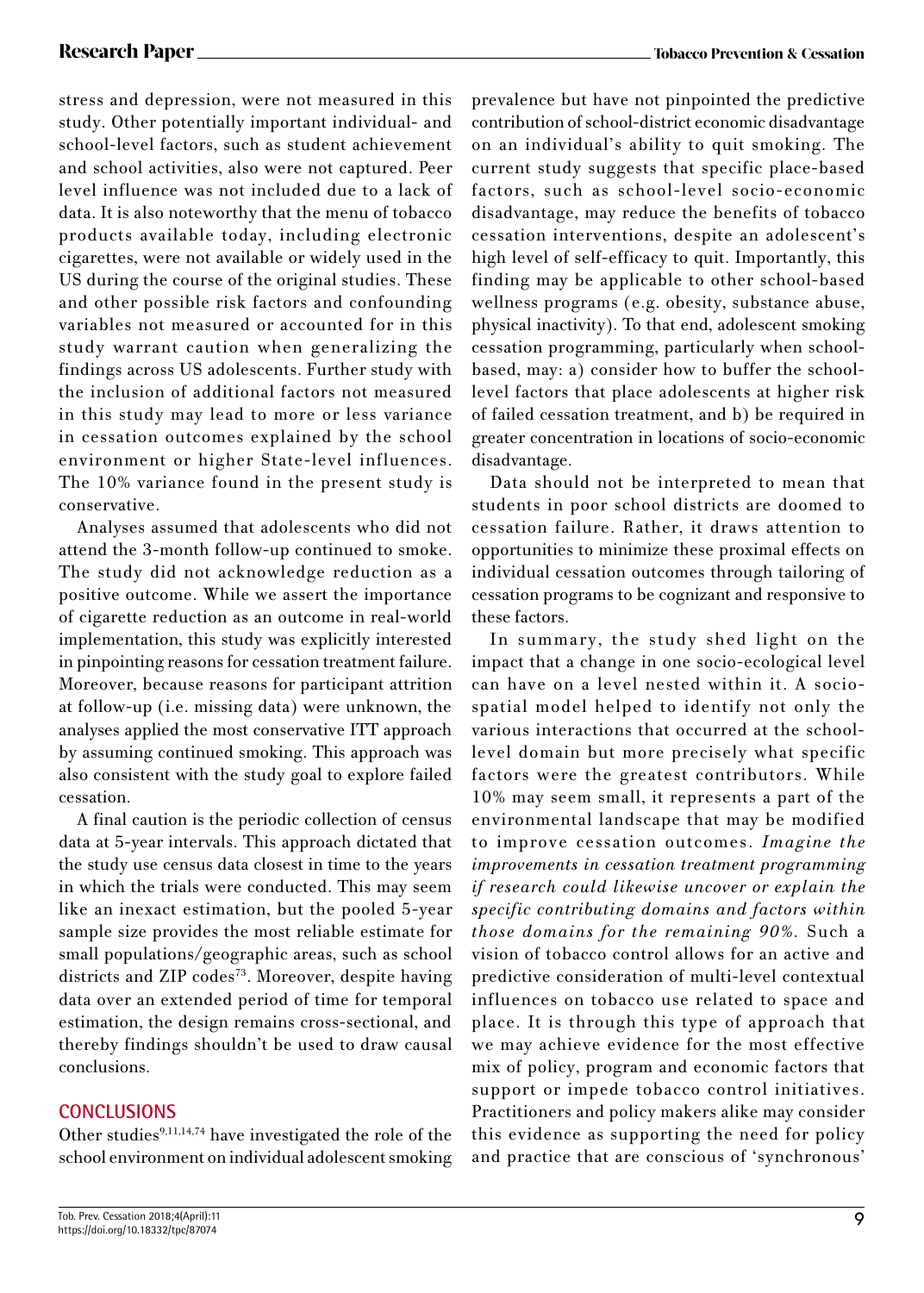multi-level influences on adolescent smoking cessation treatment outcomes.

## **REFERENCES**

- 1. Singh T, Arrazola RA, Corey CG, Husten CG, Neff LJ, Homa DM, et al. Tobacco Use Among Middle and High School Students--United States, 2011-2015. MMWR Morb Mortal Wkly Rep. 2016;65(14):361-7. doi: 10.15585/mmwr.mm6514a1.
- 2. Arrazola RA, Kuiper NM, Dube SR. Patterns of current use of tobacco products among U.S. high school students for 2000-2012--findings from the National Youth Tobacco Survey. J Adolesc Health. 2014;54(1):54-60 e9. doi: 10.1016/j.jadohealth.2013.08.003
- 3. Cigarette smoking among adults and trends in smoking cessation-United States, 2008. MMWR Morb Mortal Wkly Rep. 2009;58(44):1227-32.Centers for Disease Control and Prevention (CDC).
- 4. Lee YO, Hebert CJ, Nonnemaker JM, Kim AE. Youth tobacco product use in the United States. Pediatrics. 2015;135 (3):409-15. doi: 10.1542/peds.2014-3202
- 5. West R, McEwen A, Bolling K, Owen L. Smoking cessation and smoking patterns in the general population: a 1-year follow-up. Addiction. 2001;96(6):891-902. doi: 10.1111/j.1360-0443.2009.02735.x.
- 6. Karpinski JP, Timpe EM, Lubsch L. Smoking cessation treatment for adolescents. J Pediatr Pharmacol Ther. 2010;15(4):249-63.
- 7. Milton MH, Maule CO, Yee SL, Backinger C, Malarcher AM, Husten CG. Youth tobacco cessation: A guide for making informed decisions. In Youth tobacco cessation: a guide for making informed decisions. Centers for Disease Control and Prevention (CDC); 2004.
- 8. Marshall L, Schooley M, Ryan H, Cox P, Easton A, Healton C, et al. Youth tobacco surveillance-United States, 2001- 2002. MMWR Surveill Summ. 2006;55(3):1-56.
- 9. Curry SJ, Mermelstein RJ, Emery SL, Sporer AK, Berbaum ML, Campbell RT, et al. A national evaluation of community-based youth cessation programs: end of program and twelve-month outcomes. Am J Community Psychol. 2013;51(1-2):15-29. doi: 10.1007/s10464-012-9496-8
- 10. Sussman S. Effects of sixty six adolescent tobacco use cessation trials and seventeen prospective studies of self-initiated quitting. Tobacco Induced Diseases. 2002;1(1):35-81. doi: 10.1186/1617-9625-1-1-35
- 11. Lovato C, Watts A, Brown KS, Lee D, Sabiston C, Nykiforuk C, et al. School and community predictors of smoking: a longitudinal study of Canadian high schools. Am J Public Health. 2013;103(2):362-8. doi: 10.2105/AJPH.2012.300922
- 12. Borland BL, Rudolph JP. Relative effects of low socioeconomic status, parental smoking and poor scholastic performance on smoking among high school students.

Social Science & Medicine (1967). 1975;9(1):27-30. doi: 10.1016/0037-7856(75)90155-9

- 13. Aveyard P, Markham WA, Lancashire E, Almond J, Griffiths R, Cheng KK. Is interschool variation in smoking uptake and cessation due to differences in pupil composition? A cohort study. Health Place. 2005;11(1):55-65. doi: 10.1016/j.healthplace.2004.02.001
- 14. Piontek D, Buehler A, Donath C, Floeter S, Rudolph U, Metz K, et al. School context variables and students' smoking. Testing a mediation model through multilevel analysis. Eur Addict Res. 2008; 14(1):53-60. doi: 10.1159/000110411
- 15. Piontek D, Buehler A, Rudolph U, Metz K, Kroeger C, Gradl S, et al. Social contexts in adolescent smoking: does school policy matter? Health Education Research. 2008; 23(6):1029-38. doi:10.1093/her/cym063
- 16. Wen M, Van Duker H, Olson LM. Social contexts of regular smoking in adolescence: towards a multidimensional ecological model. J Adolesc. 2009; 32(3):671-92. doi: 10.1016/j.adolescence.2008.06.008
- 17. Fergusson DM, Horwood LJ, Boden JM, Jenkin G. Childhood social disadvantage and smoking in adulthood: Results of a 25-year longitudinal study. Addiction. 2007;102(3):475-82. doi: 10.1111/j.1360-0443.2006.01729.x
- 18. Non AL, Rewak M, Kawachi I, Gilman SE, Loucks EB, Appleton AA, et al. Childhood social disadvantage, cardiometabolic risk, and chronic disease in adulthood. American Journal of Epidemiology. 2014;180(3):263- 71. doi: 10.1093/aje/kwu127
- 19. Non AL, Román JC, Gross CL, Gilman SE, Loucks EB, Buka SL, et al. Early childhood social disadvantage is associated with poor health behaviours in adulthood. Annals of Human Biology. 2016; 43(2):144-53. doi: 10.3109/03014460.2015.1136357
- 20. Borland R, Young D, Coghill K, Zhang JY. The tobacco use management system: Analyzing tobacco control from a systems perspective. American Journal of Public Health. 2010;100(7):1229-36. doi: 10.2105/AJPH.2009.165910
- 21. Best A, Clark PI, Leischow SJ, Trochim WM. Greater than the sum: Systems thinking in tobacco control. 2007. https://cancercontrol.cancer.gov/brp/tcrb/ monographs/18/m18\_complete.pdf. Accessed June 23,2017.
- 22. Silbereisen RK. Development and ecological context: History of the psychological science in a personal view and experience - An interview with Urie Bronfenbrenner. Psychologie in Erziehung und Unterricht. 2006;53(1):63-71.
- 23. Davis R, Gilpin E, Loken B, Viswanath K, Wakefield M., eds. The Role of the Media in Promoting and Reducing Tobacco Use. Tobacco Control Monograph No.19. Bethesda, MD: U.S. Department of Health and Human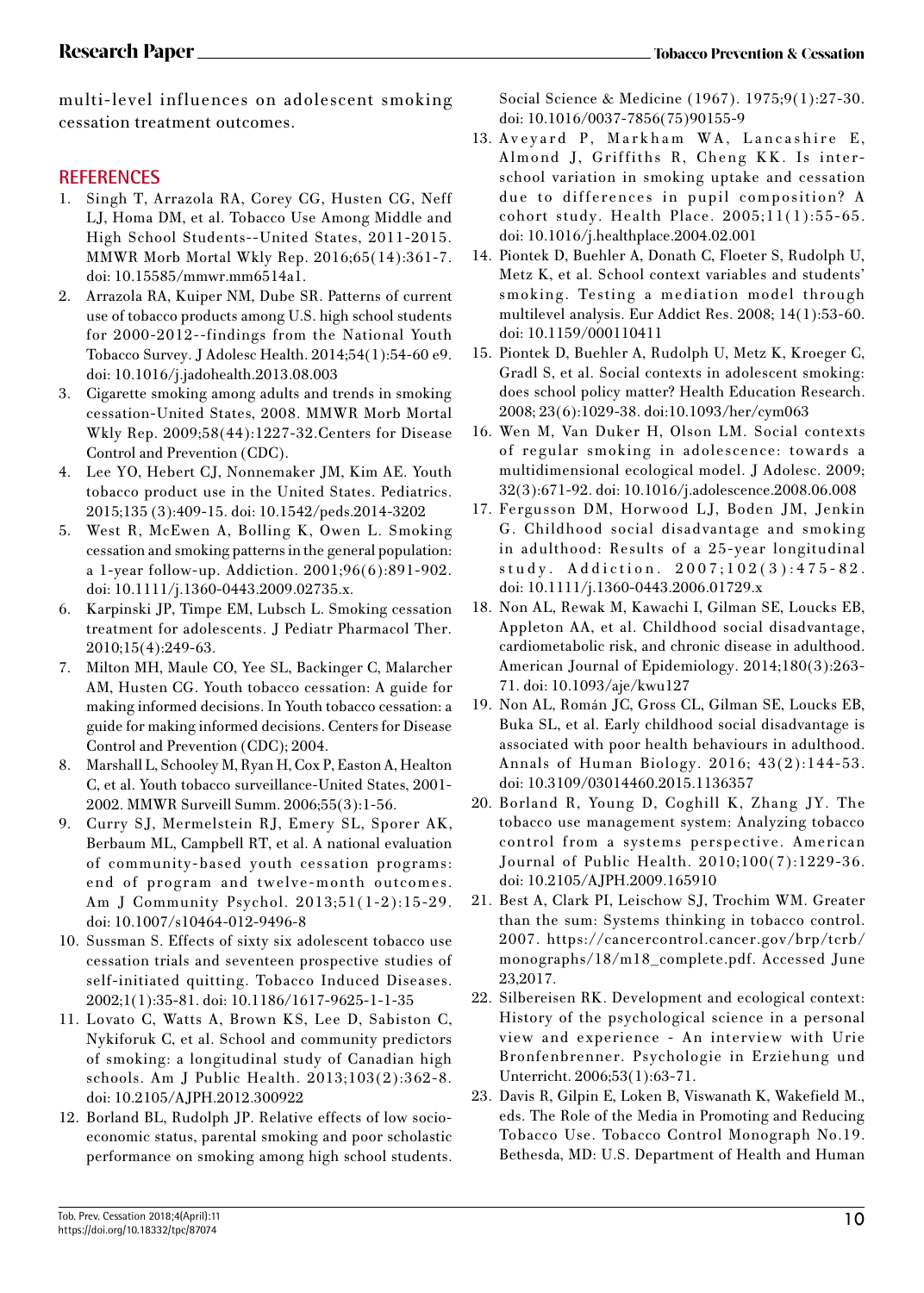Services, National Institutes of Health, National Cancer Institute. NIH Pub. No. 07-6242, 2009:357-428

- 24. Evaluating ASSIST: A Blueprint for Understanding State-Level Tobacco Control. Bethesda, MD: National Cancer Institute; October 2006. Tobacco Control Monograph 17, National Institutes of Health publication 06-6058.
- 25. Pierce JP, Messer K, James LE, White MM, Kealey S, Vallone DM, et al. Camel No. 9 Cigarette-Marketing Campaign Targeted Young Teenage Girls. Pediatrics. 2010;125(4):619-26. doi:10.1542/peds.2009-0607
- 26. Bailey SL, Ennett ST, Ringwalt CL. Potential mediators, moderators, or independent effects in the relationship between parents former and current cigarette use and their children's cigarette use. Addictive Behaviors. 1993;18(6):601-21. doi:10.1016/0306-4603(93)90015-2
- 27. Dalton MA, Sargent JD, Beach ML, Titus-Ernstoff L, Gibson JJ, Ahrens MB, et al. Effect of viewing smoking in movies on adolescent smoking initiation: a cohort study. Lancet. 2003;362(9380):281-5. doi: 10.1016/S0140-6736(03)13970-0
- 28. Kobus K. Peers and adolescent smoking. Addiction. 2003;98 Suppl 1(s1):37-55. doi:10.1046/j.1360-0443.98.s1.4.x
- 29. Fagan P, Augustson E, Backinger CL, O'Connell ME, Vollinger Jr RE, Kaufman A, et al. Quit attempts and intention to quit cigarette smoking among young adults in the United States. American Journal of Public Health. 2007;97(8):1412-20. doi:10.2105/AJPH.2006.103697
- 30. Franks A, Kelder S, Dino G, Horn K, Gortmaker S, Wiecha J. School-based programs: lessons learned from CATCH, Planet Health, and Not-On-Tobacco. Preventing Chronic Disease. 2007;4(2, A33):1545-151.
- 31. Horn K, Dino G, Kalsekar I, Mody R. The impact of Not on Tobacco on teen smoking cessation end-ofprogram evaluation results, 1998 to 2003. Journal of Adolescent Research. 2005;20(6):640-61. doi: 10.1177/0743558405274891
- 32. Horn K, McGloin T, Dino G, Manzo K, McCracken L, Shorty L, et al. Quit and reduction rates for a pilot study of the American Indian Not On Tobacco (NOT) program. Prev Chronic Dis. 2005;2(4):A13.
- 33. Dino G, Horn K, Goldcamp J, Fernandes A, Kalsekar I, Massey C. A 2-year efficacy study of Not On Tobacco in Florida: An overview of program successes in changing teen smoking behavior. Preventive Medicine. 2001;33(6):600-5. doi: 10.1006/pmed.2001.0932
- 34. Branstetter SA, Horn K, Dino G, Zhang J. Beyond quitting: predictors of teen smoking cessation, reduction and acceleration following a school-based intervention. Drug Alcohol Depend. 2009;99(1-3):160- 8. doi:10.1016/j.drugalcdep.2008.07.011
- 35. Horn K, Dino G, Branstetter B, Zhang J, Kelley G, Noerachmanto N, et al. A profile of teen smokers

who volunteered to participate in school-based smoking intervention. Tob Induc Dis. 2008; 4(1):6. doi: 10.1186/1617-9625-4-6

- 36. Mercincavage M, Branstetter SA, Muscat JE, Horn KA. Time to first cigarette predicts cessation outcomes in adolescent smokers. Nicotine Tob Res. 2013;15(12):1996-2004. doi: 10.1093/ntr/ntt087
- 37. Ellickson PL, McGuigan KA, Klein DJ. Predictors of late-onset smoking and cessation over 10 years. J Adolesc Health. 2001;29(2):101-8. doi:10.1016/S1054-139X(00)00199-3
- 38. Emmons KM, Wechsler H, Dowdall G, Abraham M. Predictors of smoking among US college students. American Journal of Public Health. 1998;88(1):104-7. doi: 10.2105/ajph.88.1.104
- 39. Joffe A, McNeely C, Colantuoni E, An MW, Wang W, Scharfstein D. Evaluation of school-based smoking-cessation interventions for self-described adolescent smokers. Pediatrics. 2009;124(2):e187-94. doi:10.1542/peds.2008-2509
- 40. Lovato CY, Zeisser C, Campbell HS, Watts AW, Halpin P, Thompson M, et al. Adolescent smoking: effect of school and community characteristics. Am J Prev Med. 2010;39(6):507-14. doi: 0.1016/j.amepre.2010.08.019
- 41. Tyas SL, Pederson LL. Psychosocial factors related to adolescent smoking: a critical review of the literature. Tob Control. 1998;7(4):409-20. doi:10.1136/tc.7.4.409
- 42. Zhu SH, Sun JC, Billings SC, Choi WS, Malarcher A. Predictors of smoking cessation in US adolescents. American Journal of Preventive Medicine. 1999;16(3):202-7.
- 43. Audrain-McGovern J, Halbert CH, Rodriguez D, Epstein LH, Tercyak KP. Predictors of participation in a smoking cessation program among young adult smokers. Cancer Epidemiology Biomarkers & Prevention. 2007;16(3):617-9. doi: 10.1158/1055-9965.EPI-06- 0791
- 44. Curry SJ, Emery S, Sporer AK, Mermelstein R, Flay BR, Berbaum M, et al. A national survey of tobacco cessation programs for youths. Am J Public Health. 2007;97(1):171-7.
- 45. Mermelstein R. Teen smoking cessation. Tobacco Control. 2003. 12 Suppl 1: i25-i34. doi:10.1136/tc.12.suppl\_1.i25
- 46. Niaura R, Abrams DB. Smoking cessation: progress, priorities, and prospectus. J Consult Clin Psychol. 2002;70(3):494-509. doi: 10.1037//0022-006X.70.3.494
- 47. Orleans CT, Arkin EB, Backinger CL, Best A, Crossett L, Grossman D, et al. Youth Tobacco Cessation Collaborative and National Blueprint for Action. Am J Health Behav. 2003;27 Suppl 2(1):S103-19. doi: 10.5993/ajhb.27.1.s2.2
- 48. Sussman S, Sun P, Dent CW. A meta-analysis of teen cigarette smoking cessation. Health Psychol. 2006;25(5):549-57. doi: 10.1037/0278-6133.25.5.549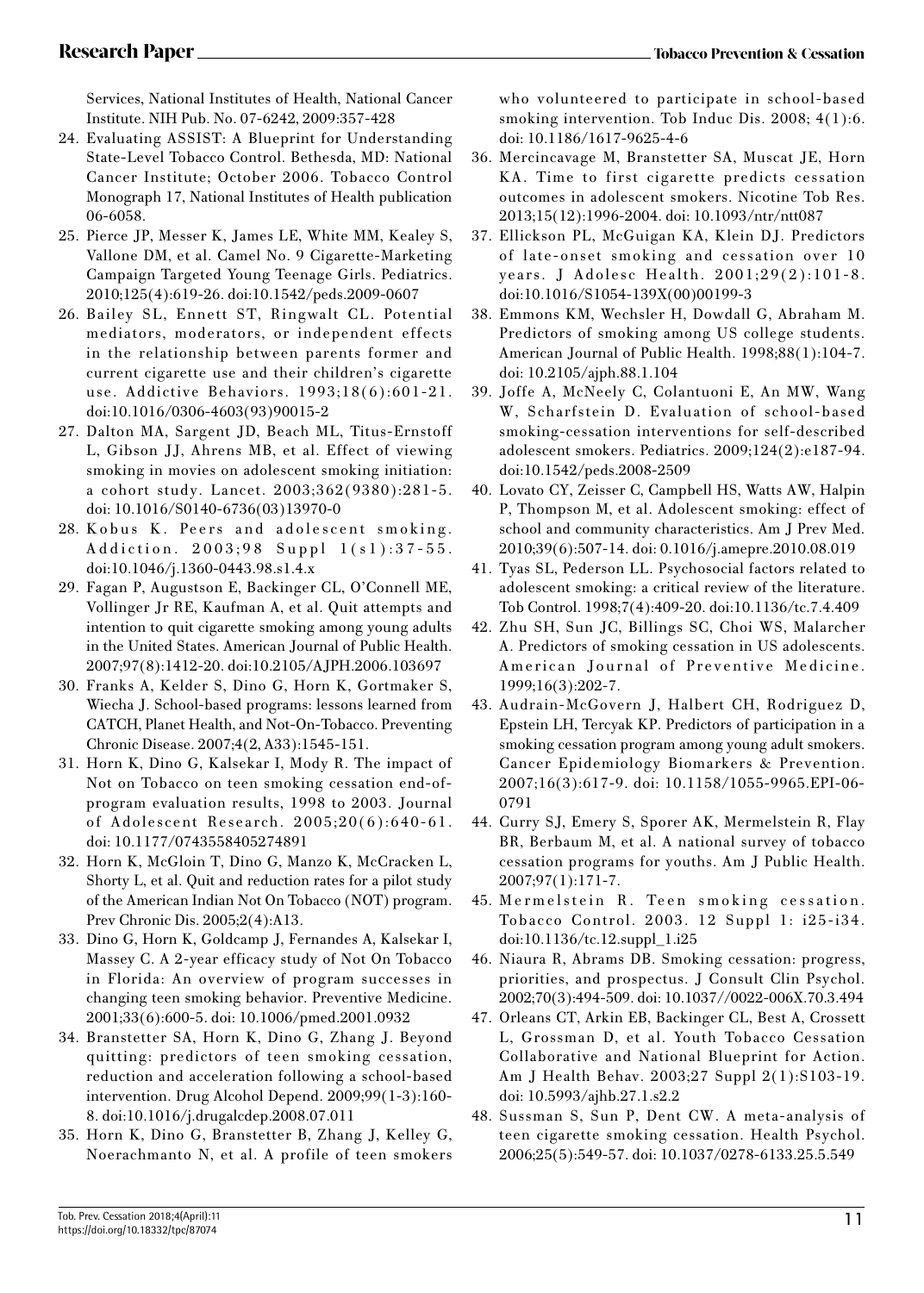- 49. Vink JM, Willemsen G, Boomsma DI. The association of current smoking behavior with the smoking behavior of parents, siblings, friends and spouses. Addiction. 2003;98(7):923-31. doi: 10.1046/j.1360-0443.2003.00405.x
- 50. Spek V, Lemmens F, Chatrou M, van Kempen S, Pouwer F, Pop V. Development of a smoking abstinence self-efficacy questionnaire. Int J Behav Med. 2013;20(3):444-9. doi:10.1007/s12529-012-9229-2
- 51. Etter J-F, Duc TV, Perneger TV. Validity of the Fagerstrom test for nicotine dependence and of the Heaviness of Smoking Index among relatively light smokers. Addiction. 1999;94(2):269-81. 10.1046/j.1360-0443.1999.94226910.x
- 52. Branstetter SA, Mercincavage M, Muscat JE. Time to first cigarette predicts 4-(methylnitrosamino)-1-(3 pyridyl)-1-butanol (NNAL) in adolescent regular and intermittent smokers, National Health and Nutrition and Examination Survey ( NHANES) 2007-10. Addiction. 2014;109(6):1005-12. doi: 10.1111/add.12515
- 53. Branstetter SA, Muscat JE. Time to first cigarette and serum cotinine levels in adolescent smokers: National health and nutrition examination survey, 2007-2010. Nicotine and Tobacco Research. 2013;15(3):701-7. doi:10.1093/ntr/nts189
- 54. Covey LS, Hu MC, Weissman J, Croghan I, Adler L, Winhusen T. Divergence by ADHD subtype in smoking cessation response to OROS-methylphenidate. Nicotine and Tobacco Research. 2011;13(10):1003-8. doi:10.1093/ntr/ntr087
- 55. Alexander C, Piazza M, Mekos D, Valente T. Peers, schools, and adolescent cigarette smoking. Journal of Adolescent Health. 2001;29(1):22-30. doi:10.1016/S1054-139X(01)00210-5
- 56. Conrad KM, Flay BR, Hill D. Why children start smoking cigarettes: predictors of onset. British Journal of Addiction. 1992;87(12):1711-24. doi: 10.1111/j.1360-0443.1992.tb02684.x
- 57. Ellickson PL, Bird CE, Orlando M, Klein DJ, McCaffrey DF. Social context and adolescent health behavior: Does school-level smoking prevalence affect students' subsequent smoking behavior? Journal of Health and Social Behavior. 2003;44(4):525-35. doi: 10.2307/1519797
- 58. Kena G, Musu-Gillette L, Robinson J, Wang X, Rathbun A, Zhang J, et al. The Condition of Education 2015. NCES 2015-144. National Center for Education Statistics; 2015.
- 59. Raudenbush S, Bryk A, Congdon R. HLM 7.01 for Windows [Hierarchical linear and nonlinear modeling software] 2013.
- 60. Dino G, Kamal K, Horn K, Kalsekar I, Fernandes A. Stage of change and smoking cessation outcomes among adolescents. Addictive Behaviors. 2004;29(5):935-40. doi:10.1016/j.addbeh.2004.01.004
- 61. Horn K, Fernandes A, Dino G, Massey CJ, Kalsekar I. Adolescent nicotine dependence and smoking cessation outcomes. Addictive Behaviors. 2003;28(4):769-76. doi:10.1016/S0306-4603(02)00229-0
- 62. Sirin SR. Socioeconomic status and academic achievement: A meta-analytic review of research. Review of Educational Research. 2005;75(3):417-53. doi: 10.3102/00346543075003417
- 63. Hiscock R, Bauld L, Amos A, Fidler JA, Munafò M. Socioeconomic status and smoking: a review. Annals of the New York Academy of Sciences. 2012;1248(1):107- 23. doi: 10.1111/j.1749-6632.2011.06202.x
- 64. Mathur C, Erickson DJ, Stigler MH, Forster JL, Finnegan Jr JR. Individual and neighborhood socioeconomic status effects on adolescent smoking: A multilevel cohort-sequential latent growth analysis. American Journal of Public Health. 2013;103(3):543-8. doi: 10.2105/ajph.2012.300830
- 65. Siahpush M, McNeill A, Borland R, Fong GT. Socioeconomic variations in nicotine dependence, selfefficacy, and intention to quit across four countries: findings from the International Tobacco Control (ITC) Four Country Survey. Tobacco control. 2006 Jun 1;15(suppl 3):iii71-5. doi:10.1136/tc.2004.008763
- 66. Layte R, Whelan CT. Explaining social class inequalities in smoking: the role of education, self-efficacy, and deprivation. European Sociological Review. 2008 Mar 25;25(4):399-410. doi: 10.1093/esr/jcn022
- 67. Romanowich P, Mintz J, Lamb RJ. The relationship between self-efficacy and reductions in smoking in a contingency management procedure. Experimental and clinical psychopharmacology. 2009 Jun;17(3):139. doi:10.1037/a0015842
- 68. Carey K. Education Funding and Low-Income Children: A Review of Current Research. 2002. Center on Budget and Policy Priorities.
- 69. Murray C. Parent and teacher relationships as predictors of school engagement and functioning among lowincome urban youth. Journal of Early Adolescence. 2009;29(3):376-404. doi:10.1177/0272431608322940
- 70. Roorda DL, Koomen HMY, Spilt JL, Oort FJ. The influence of affective teacher-student relationships on students' school engagement and achievement: A metaanalytic approach. Review of Educational Research. 2011;81(4):493-529. doi:10.3102/0034654311421793
- 71. Barreto SM, Giatti L, Casado L, de Moura L, Crespo C, Malta D. Contextual factors associated with smoking among Brazilian adolescents. J Epidemiol Community Health. 2012;66(8):723-9. doi:10.1136/jech.2010.122549
- 72. Sancassiani F, Pintus E, Holte A, Paulus P, Moro MF, Cossu G, et al. Enhancing the emotional and social skills of the youth to promote their wellbeing and positive development: a systematic review of universal schoolbased randomized controlled trials. Clinical Practice